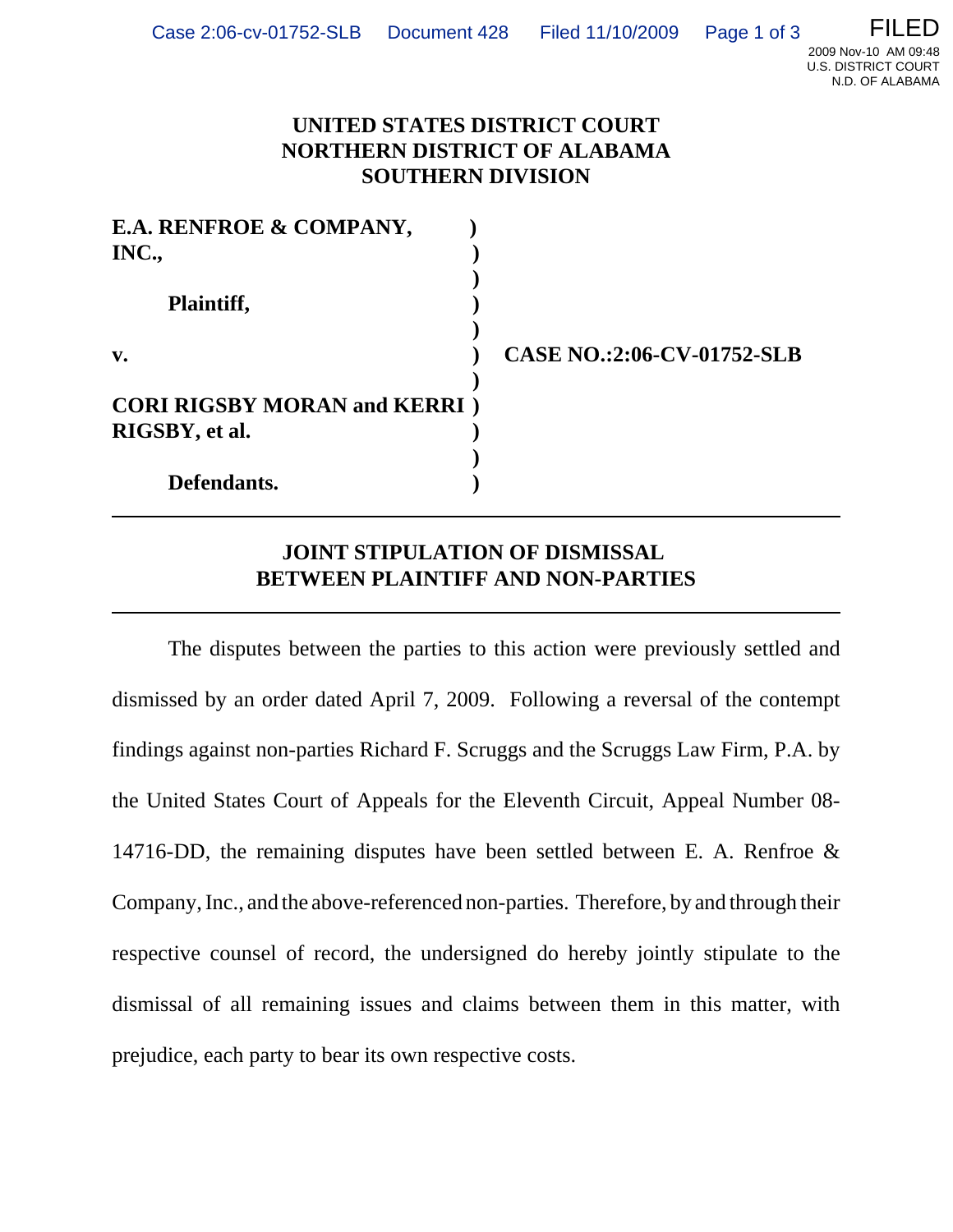Dated this  $10^{th}$  day of November, 2009.

Respectfully submitted,

 /s/ Jack E. Held (w/ express permission) Jack E. Held, Esquire J. Rushton McClees, Esquire Sirote & Permutt, P.C. Post Office Box 55727 Birmingham, Alabama 35255-5727 Telephone: 205-930-5100 Facsimile: 205-930-5101 E-mail: jackheld@sirote.com rmcclees@sirote.com

Counsel for E.A. Renfroe & Company, Inc.

 /s/ Frank M. Bainbridge Frank M. Bainbridge

 /s/ Bruce F. Rogers Bruce F. Rogers Bainbridge, Mims, Rogers & Smith, LLP The Luckie Building, Suite 415 600 Luckie Drive (35223) Post Office Box 530886 Birmingham, Alabama 35253 Telephone: (205) 879-1100 Facsimile: (205) 879-4300 E-mail: fbainbridge@bainbridgemims.com brogers@bainbridgemims.com

Counsel for Non-parties Richard F. Scruggs and Scruggs Law Firm, P.A.